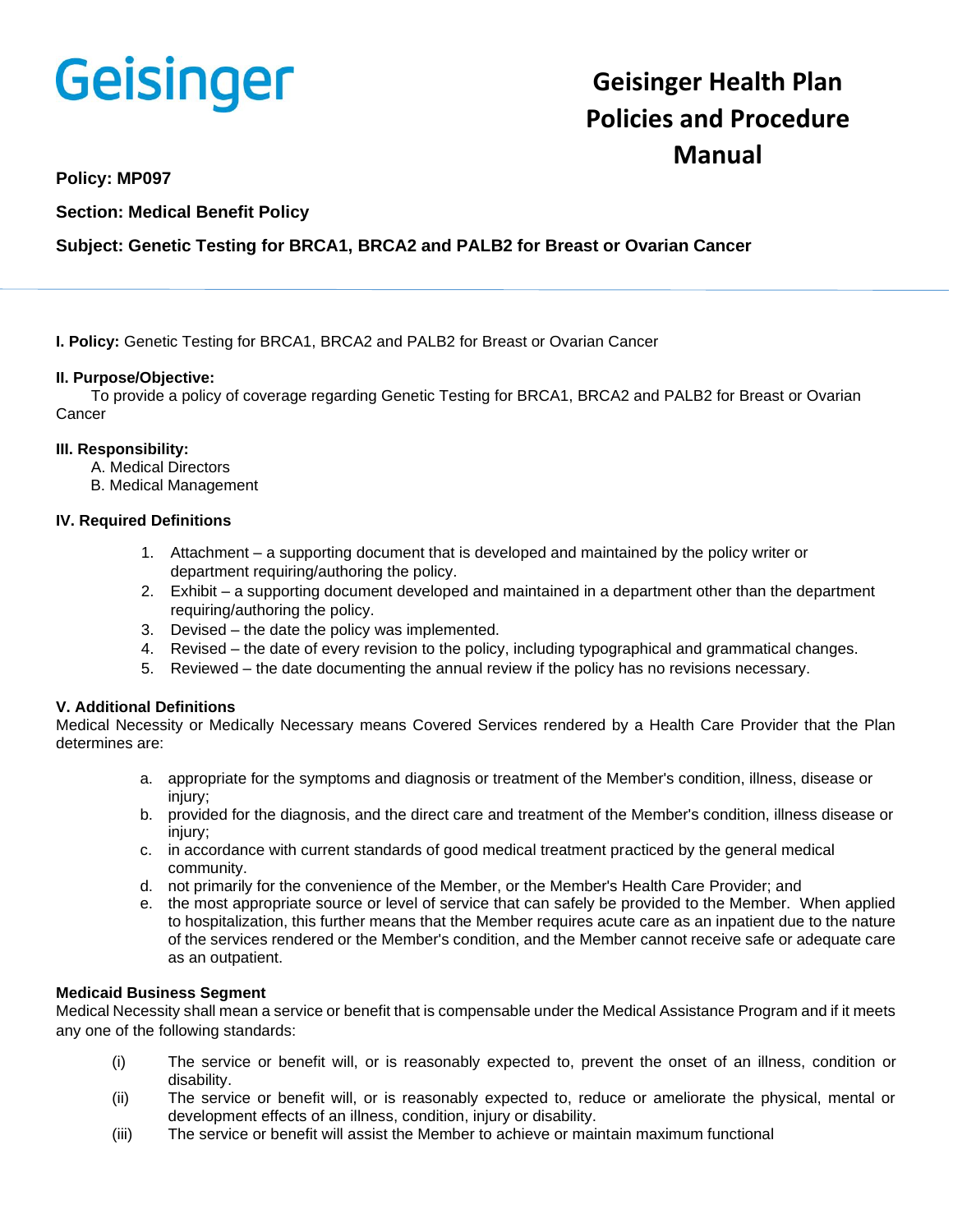capacity in performing daily activities, taking into account both the functional capacity of the Member and those functional capacities that are appropriate for members of the same age.

**Triple negative breast cancer:** a cancer negative for expression of estrogen and progesterone receptors, and for overexpression of HER2 receptors

**Blood Relatives:** NCCN defines blood relative as first- (parents, siblings and children), second- (grandparents, aunts, uncles, nieces and nephews, grandchildren and half-siblings), and third degree-relatives (great-grandparents, great-aunts, great uncles, great grandchildren and first cousins) on same side of family

**DESCRIPTION:** Approximately 5-10% of all breast and ovarian cancer can be attributed to a dominantly inherited susceptibility. Mutations in two genes, BRCA1 and BRCA2 are associated with much of the inherited forms of breast and ovarian cancer.

# **INDICATIONS:**

The Plan considers molecular susceptibility testing for hereditary breast and ovarian cancer (HBOC) (BRCA1 and BRCA2 including sequencing and large rearrangement testing, aka BART testing) medically necessary in **ANY** of the following indications:

# **Members with a personal history of breast cancer and any of the following:**

- 1. Breast cancer diagnosed at age 45 years or younger; or
- 2. Bilateral breast cancer or two breast primary breast cancers with the first breast cancer diagnosed at or prior to age 50 years; or
- 3. Breast cancer is diagnosed at age 50 years or younger with one of the following:
	- a. At least one first, second, or third-degree relative with breast cancer at age 50 years or younger; or
	- b. At least one first- second-, or third degree blood relative with epithelial ovarian cancer/fallopian tube/primary peritoneal cancer at any age
	- c. At least one first- second-, or third degree blood relative with pancreatic cancer; or
	- d. At least one first- second-, or third degree blood relative with prostate cancer (Gleason score ≥7;
- 4. Triple negative breast cancer diagnosed at age 60 years or younger
- 5. Breast cancer diagnosed at any age, with one of the following:
	- a. two or more first- or second-degree blood relatives with breast cancer and/or epithelial ovarian cancer/fallopian tube/primary peritoneal cancer at any age; or
	- b. two breast primaries and at least one first, second, or third-degree blood relative with breast cancer at age 50 years or younger; or
	- c. two breast primaries and at least one first, second, or third-degree blood relative with epithelial ovarian cancer/fallopian tube/primary peritoneal cancer at any age; or
	- d. a first, second, or third-degree male blood relative with breast cancer; or
	- e. a first, second, or third-degree blood relative with a known BRCA1 or BRCA2 mutation; or
	- f. two or more first- or second-degree blood relatives with pancreatic adenocarcinoma at any age
	- g. ethnic descent associated with deleterious mutations (e.g. founder populations of Ashkenazi Jewish, Icelandic, Swedish, Hungarian, or Dutch)

# **Members with a personal history of epithelial ovarian cancer/fallopian tube/primary peritoneal cancer**

# **Members with a personal history of pancreatic adenocarcinoma**

# **Members with a personal history of prostate cancer (Gleason score >7) at any age with:**

- 1. One or more first- or second-degree blood relatives with breast cancer and/or epithelial ovarian cancer/fallopian tube/primary peritoneal cancer, or pancreatic or prostate cancer (Gleason score >7) at any age; or
- 2. One or more first- or second-degree blood relative who has a BRCA1 or BRCA2 mutation.

# **Members without a personal history of breast cancer, ovarian cancer/fallopian tube/primary peritoneal cancer, or pancreatic adenocarcinoma, but with a known mutation in a cancer susceptibility gene in the member, or within the family**

Confirmatory testing and counseling for known variants (including 185delAG, 5382insC, or 6174delT).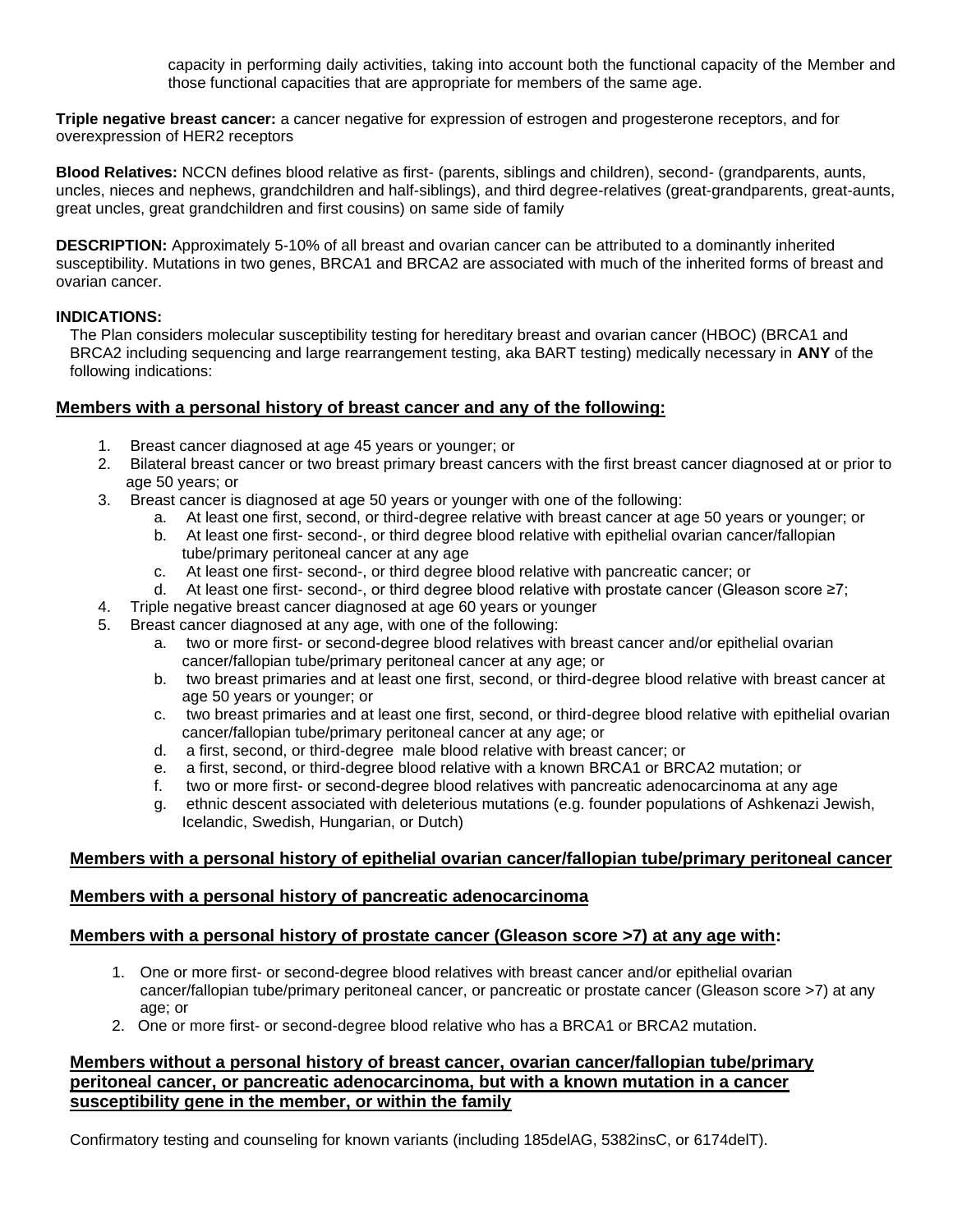# **Members without a personal history of breast cancer, ovarian cancer/fallopian tube/primary peritoneal cancer, or pancreatic adenocarcinoma, but with a family history of any of the following:**

- 1. First or second-degree blood relative with a history of breast cancer diagnosed at 45 years or younger
- 2 First or second-degree blood relative with a history of breast cancer diagnosed at 50 years or younger with any of the following:
	- An additional primary including bilateral disease or two or more clearly separate ipsilateral primary tumors
	- One or more first or second blood relative with breast cancer at any age
	- An unknown or limited family history
- 3 First or second-degree blood relative diagnosed <60 y with a triple negative breast cancer
- 4 First or second-degree blood relative diagnosed at any age with any of the following:
	- One or more first, second, or third-degree blood relative with breast cancer diagnosed before 50 years of age
	- Two or more first, second, or third-degree blood relatives with breast cancer
	- Two or more first, second, or third-degree blood relatives with breast cancer primaries on the same side of family
	- One or more first, second, or third-degree blood relative with invasive ovarian cancer/fallopian tube or primary peritoneal cancer
	- Two or more first, second, or third-degree blood relatives with pancreatic cancer or aggressive prostate cancer (Gleason score >7) at any age
	- first, second, or third-degree male blood relative with breast cancer
	- An individual of ethnicity associated with higher mutation frequency (e.g. Ashkenazi Jewish) no additional family history may be required
- 5 First or second-degree blood relative with a history of invasive ovarian cancer (including fallopian tubes and primary peritoneal cancer
- 6 First or second-degree blood relative with a history of pancreatic cancer or prostate cancer (Gleason score >7) at any age with one or more first or second-degree blood relatives with breast and/ovarian cancer and /or pancreatic or prostate cancer (Gleason score >7)
- 7 Personal and/or family history of three or more of the following (especially if early onset):
	- Pancreatic cancer
	- Prostate cancer (i.e., Gleason score >7)
	- Brain tumors
	- Endometrial cancer
	- Thyroid cancer
	- Kidney cancer
	- **Sarcoma**
	- Adrenocortical carcinoma
	- Hamartomatous polyps of GI tract
	- Diffuse (multiple primaries) gastric cancer

# **Therapeutic companion testing:**

BRCA testing using an FDA-approved companion diagnostic is considered medically necessary when the following criteria are met:

- The member has a diagnosis of cancer; and
- The specific therapeutic is FDA- approved and treatment eligibility is dependent upon BRCA1/2 testing (e.g., Members with ovarian cancer who are considering treatment with Lynparza or Rubraca; members with metastatic breast cancer who are considering treatment with Lynparza)

# **PALB2 mutation testing:**

The Plan considers full sequence analysis molecular testing for PALB2 mutation to be medically necessary when **ALL** of the following are met:

- The member is 18 years of age or older
- Member has met criteria for BRCA1/2 analysis;
- Member tested negative for BRCA1/2

The Plan considers known familial mutation analysis for PALB2 mutation to be medically necessary when ALL of the following are met:

- The member is 18 years of age or older
- A mutation in PALB2 has been identified in 1st, 2nd, or 3rd degree relative(s)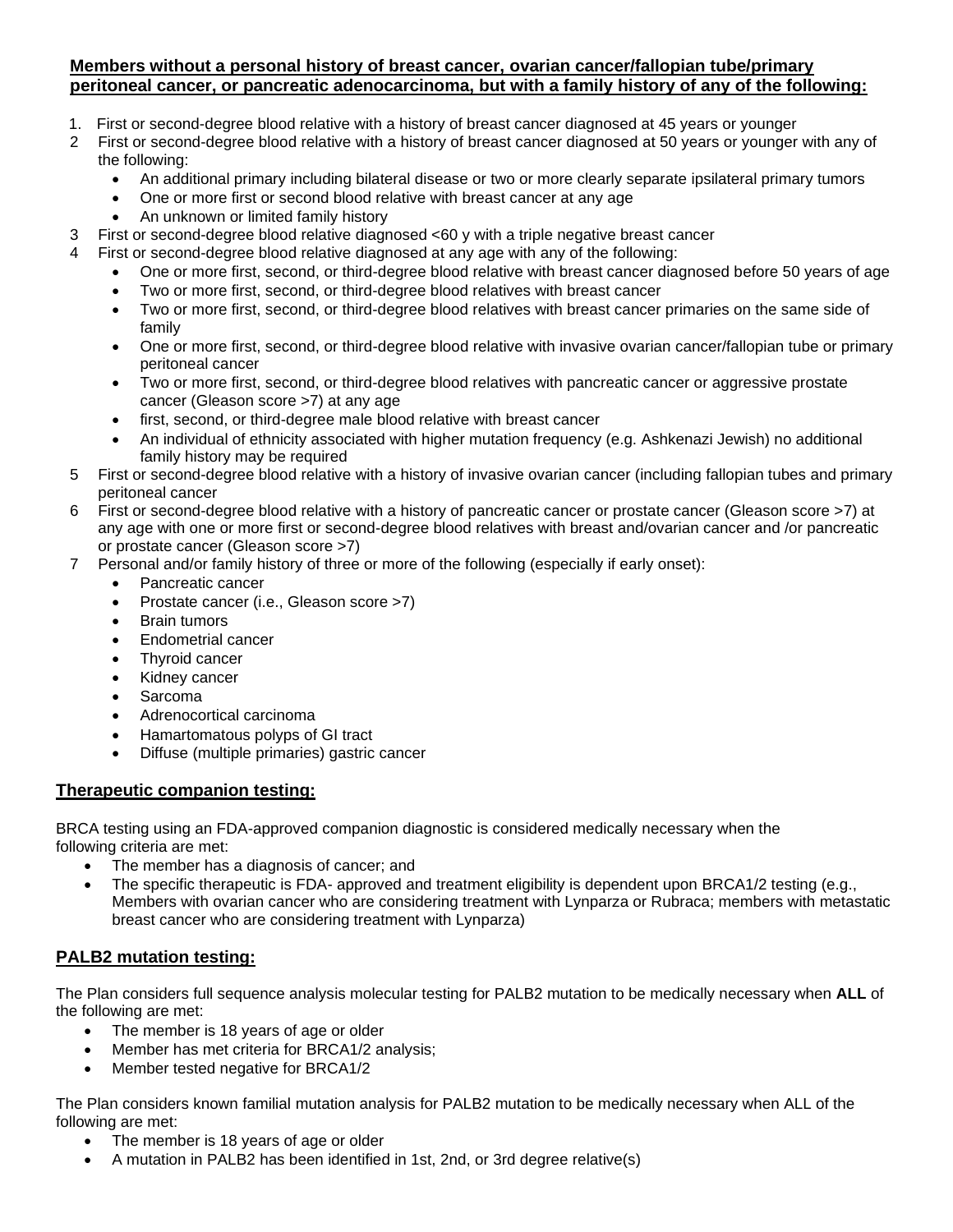**Genetic testing is appropriate only when offered in a setting where a licensed or certified genetic counselor\* or adequately trained health care professional is able to provide appropriate pre- and post-test genetic counseling, and medical necessity is supported by ALL of the following criteria:**

- 1. The information is needed to adequately assess risk in the member; **and**
- 2. The information will be used in the immediate care plan of the member; **and**
- 3. Pedigree analysis establishes that the insured individual is in a high risk group for the disease; **or**
- 4. Clinical presentation of symptomology is evident and diagnosis cannot be established with conventional evaluation testing.

\*A genetic counselor is considered by the Plan to be qualified if the following are met:

*<u>oral control of the state of the state of the state of the state of the state of the state of the state of the state of the state of the state of the state of the state of the state of the state of the state of the stat*</u>

• M.S. or Ph.D. degree from a genetic counseling program approved/ certified by the American Board of Genetic Counseling or the American Board of Medical Genetics

• Board certified or board qualified/eligible in the orderly process of obtaining board certification by the American Board of Genetic Counseling or American Board of Medical Genetics

#### **and**

• Proof of current competence and demonstrated ability (minimum of two years recent and continual experience within the past three years).

## **EXCLUSIONS:**

- Genetic testing for BRCA1 or BRCA2 mutations on those less than 18 years of age is considered **experimental, investigational, and unproven.**
- Testing of unaffected individuals with no significant family history of cancer or no known genetic mutations in the family is considered **not medically necessary**
- Genetic testing to assess the risk breast or prostate cancer in men without breast cancer is considered **experimental, investigational, and unproven.**
- The use of CHECK2 testing is considered **experimental, investigational, and unproven.**
- The use of direct-to-consumer testing for hereditary breast and/or ovarian cancer (e.g., 23 and Me) is **experimental, investigational, or unproven**. These tests have not been validated for clinical use and have a substantial error rate. They are not able to provide information that is appropriate for medical management and are therefore **NOT COVERED**.

# **PROCESS:**

The Plan will utilize available published, peer reviewed medical literature, independent technology assessment program reports and/or review by the Geisinger Clinic Technology Assessment Committee to evaluate the following criteria when assessing the validity and efficacy of a specific genetic test:

- The analytical power of a test determined by its sensitivity and specificity is established.
- There is evidence of defined outcome measures that permits conclusions concerning the effect on health outcomes.
- The net health outcomes benefit of the test as compared to established alternatives is evaluated if applicable.
- The availability of test to membership is evaluated.
- The appropriate governmental and/or professional regulatory body approval is established.
- The test result will influence the treatment or alter the management of the insured individual medical care plan
- The test result has the capability to confirm a diagnosis when conventional medical evaluation is equivocal.

**Note: A complete description of the process by which a given technology or service is evaluated and determined to be experimental, investigational or unproven is outlined in MP 15 - Experimental Investigational or Unproven Services or Treatment.**

# **Medicaid Business Segment:**

Any requests for services, that do not meet criteria set in the PARP, will be evaluated on a case by case basis.

**CODING ASSOCIATED WITH:** Genetic Testing for BRCA1 or BRCA2 for Breast or Ovarian Cancer *The following codes are included below for informational purposes and may not be all inclusive. Inclusion of a procedure or device code(s) does not constitute or imply coverage nor does it imply or guarantee provider*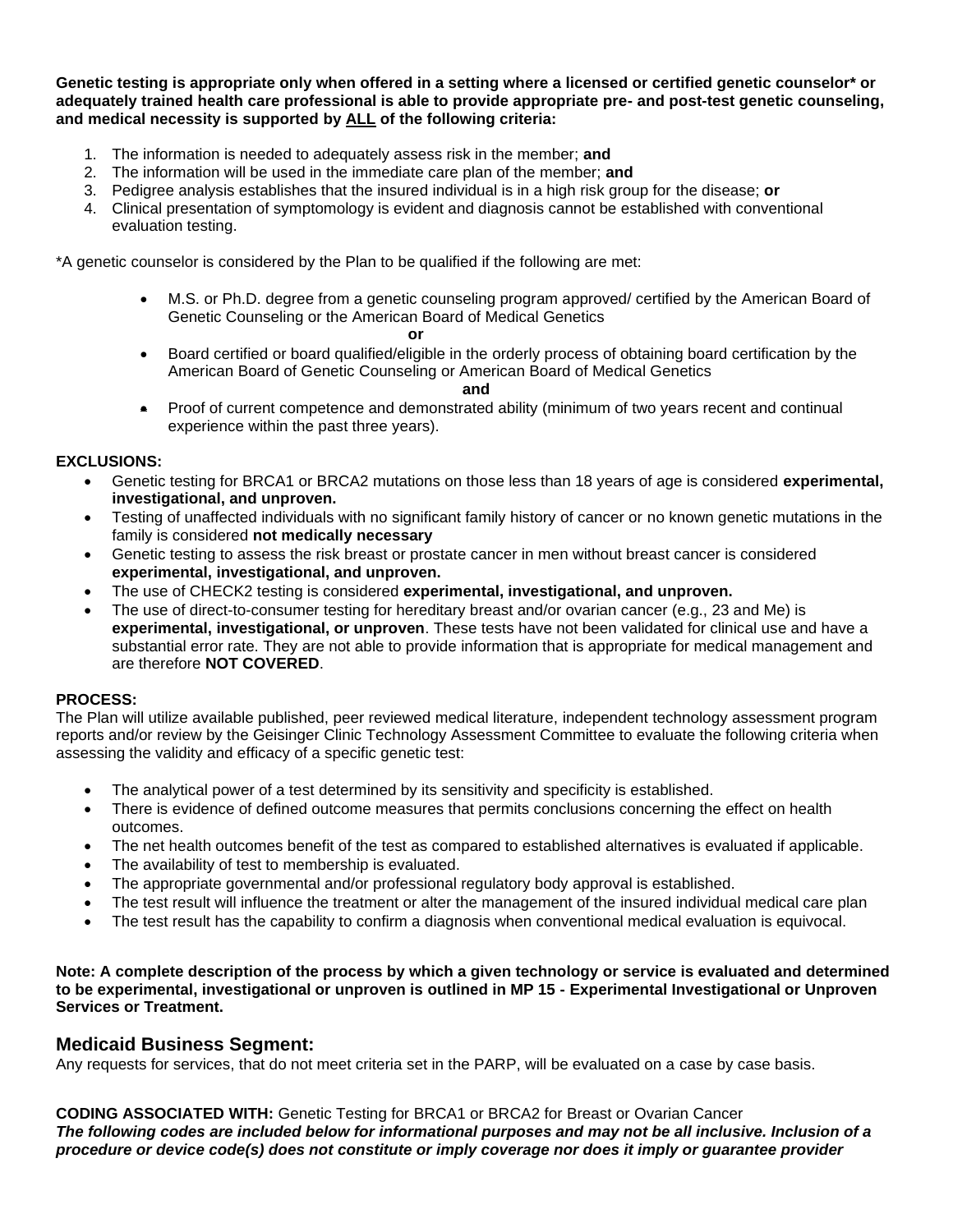*reimbursement. Coverage is determined by the member specific benefit plan document and any applicable laws regarding coverage of specific services. Please note that per Medicare coverage rules, only specific CPT/HCPCS Codes may be covered for the Medicare Business Segment. Please consult the CMS website at* [www.cms.gov](http://www.cms.gov/) *or the local Medicare Administrative Carrier (MAC) for more information on Medicare coverage and coding requirements.*

81162 BRCA1, BRCA2 (breast cancer 1 and 2) (eg, hereditary breast and ovarian cancer) gene analysis; full sequence analysis and full duplication/deletion analysis

- 81163 BRCA1 (BRCA1, DNA REPAIR ASSOCIATED), BRCA2 (BRCA2, DNA REPAIR ASSOCIATED) (EG, HEREDITARY BREAST AND OVARIAN CANCER) GENE ANALYSIS; FULL SEQUENCE ANALYSIS
- 81164 BRCA1 (BRCA1, DNA REPAIR ASSOCIATED), BRCA2 (BRCA2, DNA REPAIR ASSOCIATED) (EG, HEREDITARY BREAST AND OVARIAN CANCER) GENE ANALYSIS; FULL DUPLICATION/DELETION ANALYSIS (IE, DETECTION OF LARGE GENE REARRANGEMENTS)
- 81165 BRCA1 (BRCA1, DNA REPAIR ASSOCIATED) (EG, HEREDITARY BREAST AND OVARIAN CANCER) GENE ANALYSIS; FULL SEQUENCE ANALYSIS
- 81166 BRCA1 (BRCA1, DNA REPAIR ASSOCIATED) (EG, HEREDITARY BREAST AND OVARIAN CANCER) GENE ANALYSIS; FULL DUPLICATION/DELETION ANALYSIS (IE, DETECTION OF LARGE GENE REARRANGEMENTS)
- 81167 BRCA2 (BRCA2, DNA REPAIR ASSOCIATED) (EG, HEREDITARY BREAST AND OVARIAN CANCER) GENE ANALYSIS; FULL DUPLICATION/DELETION ANALYSIS (IE, DETECTION OF LARGE GENE REARRANGEMENTS)
- 81211 BRCA1, BRCA2 (breast cancer 1 and 2) (eg, hereditary breast and ovarian cancer) gene analysis; full sequence analysis and common duplication/deletion variants in BRCA1 (ie, exon 13 del 3.835kb, exon 13 dup 6kb, exon 14- 20 del 26kb, exon 22 del 510bp, exon
- 81212 BRCA1, BRCA2 (breast cancer 1 and 2) (eg, hereditary breast and ovarian cancer) gene analysis; 185delAG, 5385insC, 6174delT variants
- 81213 BRCA1, BRCA2 (breast cancer 1 and 2) (eg, hereditary breast and ovarian cancer) gene analysis; uncommon duplication/deletion variants
- 81214 BRCA1 (breast cancer 1) (eg, hereditary breast and ovarian cancer) gene analysis; full sequence analysis and common duplication/deletion variants (ie, exon 13 del 3.835kb, exon 13 dup 6kb, exon 14-20 del 26kb, exon 22 del 510bp, exon 8-9 del 7.1kb)
- 81215 BRCA1 (breast cancer 1) (eg, hereditary breast and ovarian cancer) gene analysis; known familial variant
- 81216 BRCA2 (breast cancer 2) (eg, hereditary breast and ovarian cancer) gene analysis; full sequence analysis
- 81217 BRCA2 (breast cancer 2) (eg, hereditary breast and ovarian cancer) gene analysis; known familial variant
- 81307 PALB2 (PARTNER AND LOCALIZER OF BRCA2) (EG, BREAST AND PANCREATIC CANCER) GENE ANALYSIS; FULL GENE SEQUENCE
- 81308 PALB2 (PARTNER AND LOCALIZER OF BRCA2) (EG, BREAST AND PANCREATIC CANCER) GENE ANALYSIS; KNOWN FAMILIAL VARIANT
- 81432 Hereditary breast cancer-related disorders (e.g., hereditary breast cancer, hereditary ovarian cancer, hereditary endometrial cancer); genomic sequence analysis panel, must include sequencing of at least 14 genes, including ATM, BRCA1, BRCA2, BRIP1, CDH1, MLH1, MSH2, MSH6, NBN, PALB2, PTEN, RAD51C, STK11, and TP53
- 81433 Hereditary breast cancer-related disorders (e.g., hereditary breast cancer, hereditary ovarian cancer, hereditary endometrial cancer); duplication/deletion analysis panel, must include analyses for BRCA1, BRCA2, MLH1, MSH2, and STK11
- 81403 PALB2 known familial mutation analysis
- 81406 PALB2 sequencing
- 81308 PALB2 (Partner and Localizer of BRAC2)(eg, breast and pancreatic cancer) gene analysis, known family variant
- 0102U Hereditary breast cancer-related disorders (e.g., hereditary breast cancer, hereditary ovarian cancer, hereditary endometrial cancer), genomic sequence analysis panel utilizing a combination of NGS, Sanger, MLPA, and array CGH, with mRNA analytics to resolve variants of unknown significance when indicated (17 genes [sequencing and deletion/duplication])
- 0103U Hereditary ovarian cancer (e.g., hereditary ovarian cancer, hereditary endometrial cancer), genomic sequence analysis panel utilizing a combination of NGS, Sanger, MLPA, and array CGH, with mRNA analytics to resolve variants of unknown significance when indicated (24 genes [sequencing and deletion/duplication], EPCAM [deletion/duplication only])
- 0129U Hereditary breast cancer-related disorders (e.g., hereditary breast cancer, hereditary ovarian cancer, hereditary endometrial cancer), genomic sequence analysis and deletion/duplication analysis panel (ATM, BRCA1, BRCA2, CDH1, CHEK2, PALB2, PTEN, and TP53)
- 0138U BRCA1 (BRCA1, DNA repair associated), BRCA2 (BRCA2, DNA repair associated) (e.g., hereditary breast and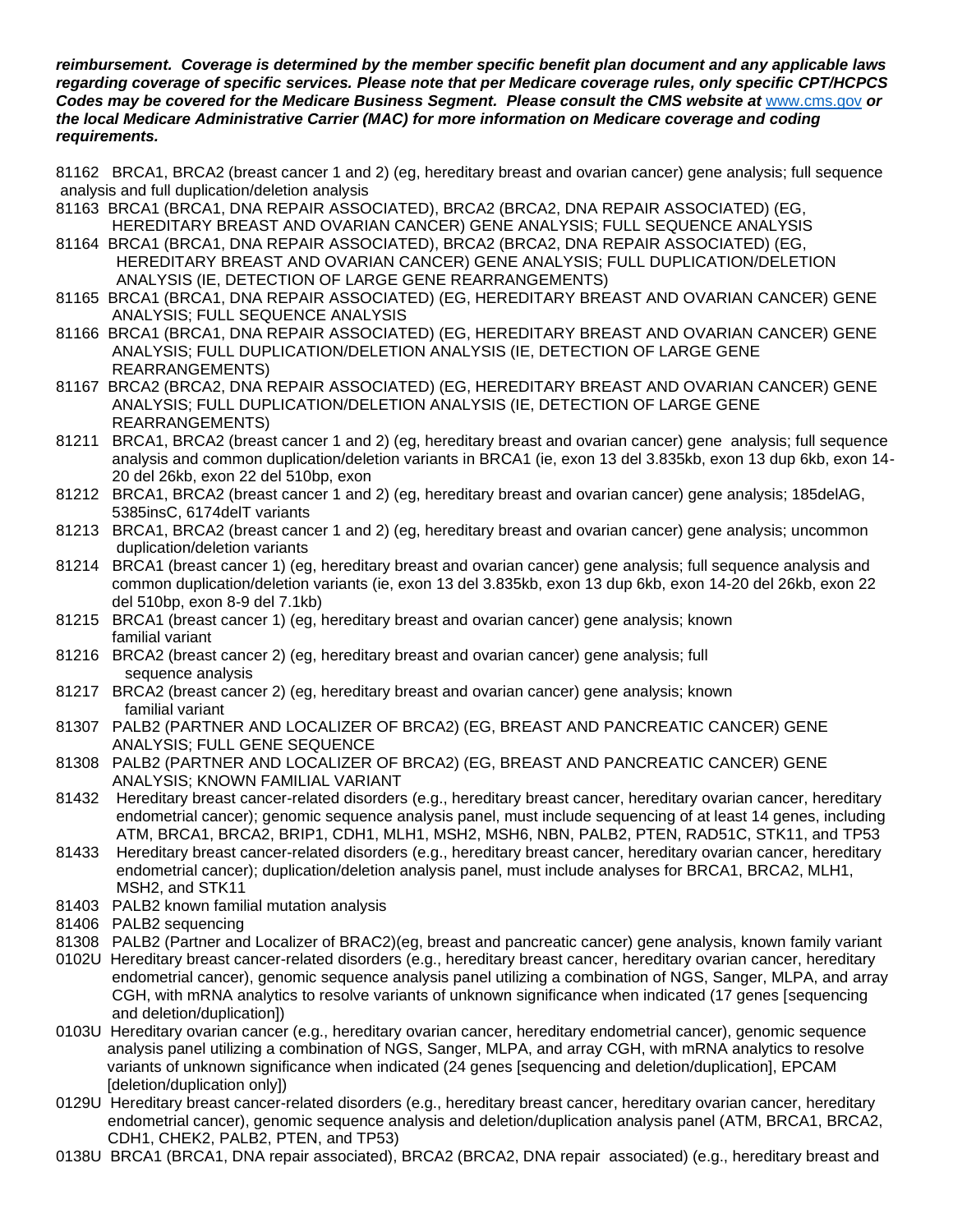ovarian cancer) mRNA sequence analysis

0172U Oncology (solid tumor as indicated by the label), somatic mutation analysis of BRCA1 (BRCA1, DNA repair associated), BRCA2 (BRCA2, DNA repair associated) and analysis of homologous recombination deficiency pathways, DNA, formalin-fixed paraffin-embedded tissue, algorithm quantifying tumor genomic instability score

#### **Medicare applicable ICD10 Codes:**

C50.011 , C50.012 ,C50.021 , C50.022 , C50.111 , C50.112 , C50.121 , C50.122 , C50.211 , C50.212 , C50.221 , C50.222 , C50.311 , C50.312 , C50.321 , C50.322 ,C50.411 ,C50.412 ,C50.421 ,C50.422 , C50.511 , C50.512 , C50.521 , C50.522 , C50.611 , C50.612 , C50.621 , C50.622 , C50.811 , C50.812 , C50.821 , C50.822 , C50.911 ,C50.912 ,C50.921 C50.922 ,C56.1 ,C56.2 ,C57.01 ,C57.02 ,D05.01, D05.02 ,D05.11 , D05.12 , D05.81 , D05.82 , D05.91 , D05.92 , Z17.0 , Z17.1,C25.0 , C25.1 , C25.2 , C25.3 , C25.4 , C25.7 , C25.8 ,C25.9 , C61Z15.01 - Z15.09- Z80.0 , Z80.3 , Z80.41 , Z80.42 Z85.07 , Z85.3 , Z85.43 , Z85.46

Current Procedural Terminology (CPT®) © American Medical Association: Chicago, IL

#### **LINE OF BUSINESS:**

**Eligibility and contract specific benefits, limitations and/or exclusions will apply. Coverage statements found in the line of business specific benefit document will supersede this policy. For Medicare, applicable LCD's and NCD's will supercede this policy. For PA Medicaid Business segment, this policy applies as written.**

#### **REFERENCES:**

Brekelmans CTM, Seynaeve C, et. al., "Effectiveness of Breast Cancer Surveillance in BRCA 1 / 2 Gene Mutation Carriers and Women With High Familial Risk", *Journal of Clinical Oncology*, 19(4):924-930, 15 Feb. 2001.

Martin AM, Blackwood MA, et. al., "Germline Mutations in BRCA1 and BRCA2 in Breast-Ovarian Families From a Breast Cancer Risk Evaluation Clinic", *Journal of Clinical Oncology*, 19(8):2247-2253, 15 April 2001.

Issacs CJD, Peshkin BN, "Genetic Testing for Breast Cancer – Who Should be Tested and What To Do With the Results", *Medscape Oncology* 1(4), 1998. [http://www.oncology.medscape.com](http://www.oncology.medscape.com/)

Shattuck-Eidens D, Oliphant A, et.al., "BRCA1 Sequence Analysis in Women at High Risk for Susceptibility Mutations. Risk factor Analysis and Implications for Genetic Testing", *JAMA* 278(15):1242-1250. 15 Oct. 1997.

Gayther SA, deFoy KAF, Harrington P, Pharoah P, Dunsmuir WD, Edwards SM, Gillett C. et al. The frequency of germline mutations in the breast cancer predisposition genes BRCA1 and BRCA2 in Familial Prostate Cancer. Cancer Research 15 August 2000; 60:4513-4518.

Sinclair CS, Berry R, Schnaid D, Thibodeau SN, Couch FJ. BRCA1 and BRCA2 have a limited role in familial prostate cancer. Cancer Research 1 March 2000;60:1371-1375.

American College of Medical Genetics (ACMG). Statement on population screening for BRCA-1 mutation in Ashkenazi Jewish women. Bethesda, MD: ACMG; 1996. Available at: [http://www.acmg.net/resources/policies/pol-002.asp.](http://www.acmg.net/resources/policies/pol-002.asp)

Frank TS, Deffenbaugh AM, Reid JE, Hulick M, Ward BE, Ligenfelter B, Gumpper KL, Scholl T, Tavtigian SV, Pruss DR, and Critchfield GC. Clinical Characteristics of individuals with germ line mutations in BRCA1 and BRCA2: Analysis of 10,000 individuals. J Clin Oncol 2002;20:1480-1490.

James PA, Doherty R, Harris M, Mukesh BN, Milner A, Young MA, Scott C. Optimal selection of individuals for BRCA mutation testing: A comparison of available methods. J Clin Oncol 2006;24:707-715.

CHEK2 Breast Cancer Case-Control Consortium. CHEK2\*1100delC and susceptibility to breast cancer: a collaborative analysis involving 10,860 breast cancer cases and 9,065 controls from 10 studies. Am J Hum Genet 2004 Jun;74(6):1175-82.

Meijers-Heijboer H, et al. Low-penetrance susceptibility to breast cancer due to CHEK2(\*)1100delC in noncarriers of BRCA1 or BRCA2 mutations. Nat Genet. 2002 May;31(1):55-9.

Narod SA and Lynch HT. CHEK2 mutation and hereditary breast cancer. J Clin Oncol 2007 Jan 1;25(1):6-7.

Oldenburg RA, et al. The CHEK2\*1100delC variant acts as a breast cancer risk modifier in non-BRCA1/BRCA2 multiplecase families. Cancer Res 2003 Dec 1;63(23):8153-7.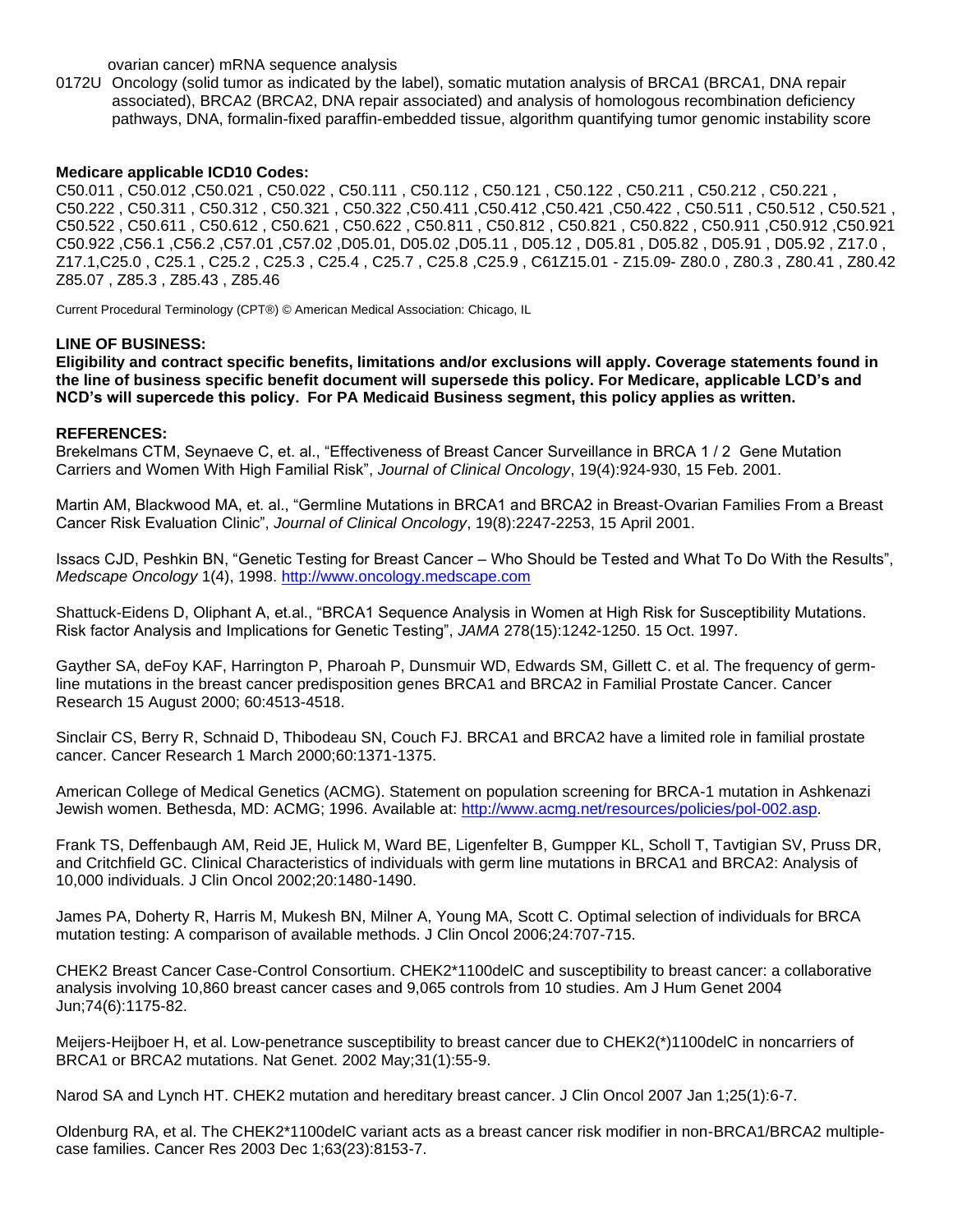Walsh T, et al. Spectrum of mutations in BRCA1, BRCA2, CHEK2, and TP53 in families at high risk of breast cancer. JAMA 2006 Mar 22;295(12):1379-88.

National Cancer Institute (NCI) US National Institute of Health (NIH). Genetics of breast and ovarian cancer (PDQ). <http://www.cancer.gov/cancertopics/pdq/genetics/breast-and-ovarian/HealthProfessional/page1>

Liede A, Karlan BY, Narod SA. Cancer risks for male carriers of germline mutations in BRCA1 or BRCA2: a review of the literature. J Clin Oncol. 2004;22(4):735-742.

Tai YC, Domchek S, et al. Breast cancer risk among male BRCA1 and BRCA2 mutation carriers. J Nat Cancer Inst. 2007;99(23):1811–1814.

Mohamed HD, Apffelstaedt JP. Counseling for male BRCA mutation carriers: a review. Breast 2008;17(5):441-450.

Weischer, M, Bojesen, SE, Ellervik, C, Tybjaerg-Hansen, A, Nordestgaard, BG. CHEK2\*1100delC genotyping for clinical assessment of breast cancer risk: meta-analyses of 26,000 patient cases and 27,000 controls. J Clin Oncol. 2008 Feb 1;26(4):542-8.

Offit, K, Garber, JE. Time to check CHEK2 in families with breast cancer? J Clin Oncol. 2008 Feb 1;26(4):519-20.

Myszka, A, Karpinski, P, Slezak, R, et al. Irrelevance of CHEK2 variants to diagnosis of breast/ovarian cancer predisposition in Polish cohort. J Appl Genet. 2011 May;52(2):185-91.

Zhang, B, Beeghly-Fadiel, A, Long, J, Zheng, W. Genetic variants associated with breast-cancer risk: comprehensive research synopsis, meta-analysis, and epidemiological evidence. Lancet Oncol. 2011 May;12(5):477-88.

Peng, S, Lu, B, Ruan, W, Zhu, Y, Sheng, H, Lai, M. Genetic polymorphisms and breast cancer risk: evidence from metaanalyses, pooled analyses, and genome-wide association studies. Breast Cancer Res Treat*.* 2011 Jun;127(2):309-24.

Judkins T, Rosenthal E, Arnell C, et al. Clinical significance of large rearrangements in BRCA1 and BRCA2. Cancer. 2012;118(21):5210-5216.

American Society of Clinical Oncology (ASCO). Policy statement update: Genetic testing for cancer susceptibility. 03/01/03.<http://www.asco.org/asco/downloads/GeneticTesting.pdf>

National Comprehensive Cancer Network (NCCN) Clinical Practice Guidelines in Oncology. Breast Cancer Risk Reduction. Version 1.2022

Theriault RL, Carlson RW, Allred DC, et al. Breast Cancer. National Comprehensive Cancer Network Clinical Practice Guidelines in Oncology. Version 2.2016.

Mitra AV, Bancroft EK, Barbachano Y, et al. Targeted prostate cancer screening in men with mutations in BRCA1 and BRCA2 detects aggressive prostate cancer: preliminary analysis of the results of the IMPACT study. BJU Int. 2011 Jan;107(1):28-39

Rebbeck TR, Mitra N, Wan F, et al. Association of type and location of BRCA1 and BRCA2 mutations with risk of breast and ovarian cancer. JAMA. 2015 Apr 7;313(13):1347-61.

Moyer VA. Risk Assessment, Genetic Counseling, and Genetic Testing for BRCA-Related Cancer in Women: U.S. Preventive Services Task Force Recommendation Statement. Ann Intern Med. 2014;160(4):271-281.

Gallagher DJ, Gaudet MM, Pal P, et al. Germline BRCA mutations denote a clinicopathologic subset of prostate cancer. Clin Cancer Res. 2010 Apr 1;16(7):2115-21.

Heemskerk-Gerritsen BA, Seynaeve C, van Asperen CJ, et al. Breast cancer risk after salpingo-oophorectomy in healthy BRCA1/2 mutation carriers: revisiting the evidence for risk reduction. J Natl Cancer Inst. 2015 Mar 18;107(5).

Noh JM, Choi DH, Baek H, et al. Associations between BRCA Mutations in High-Risk Breast Cancer Patients and Familial Cancers Other than Breast or Ovary. J Breast Cancer. 2012 Sep;15(3):283-7.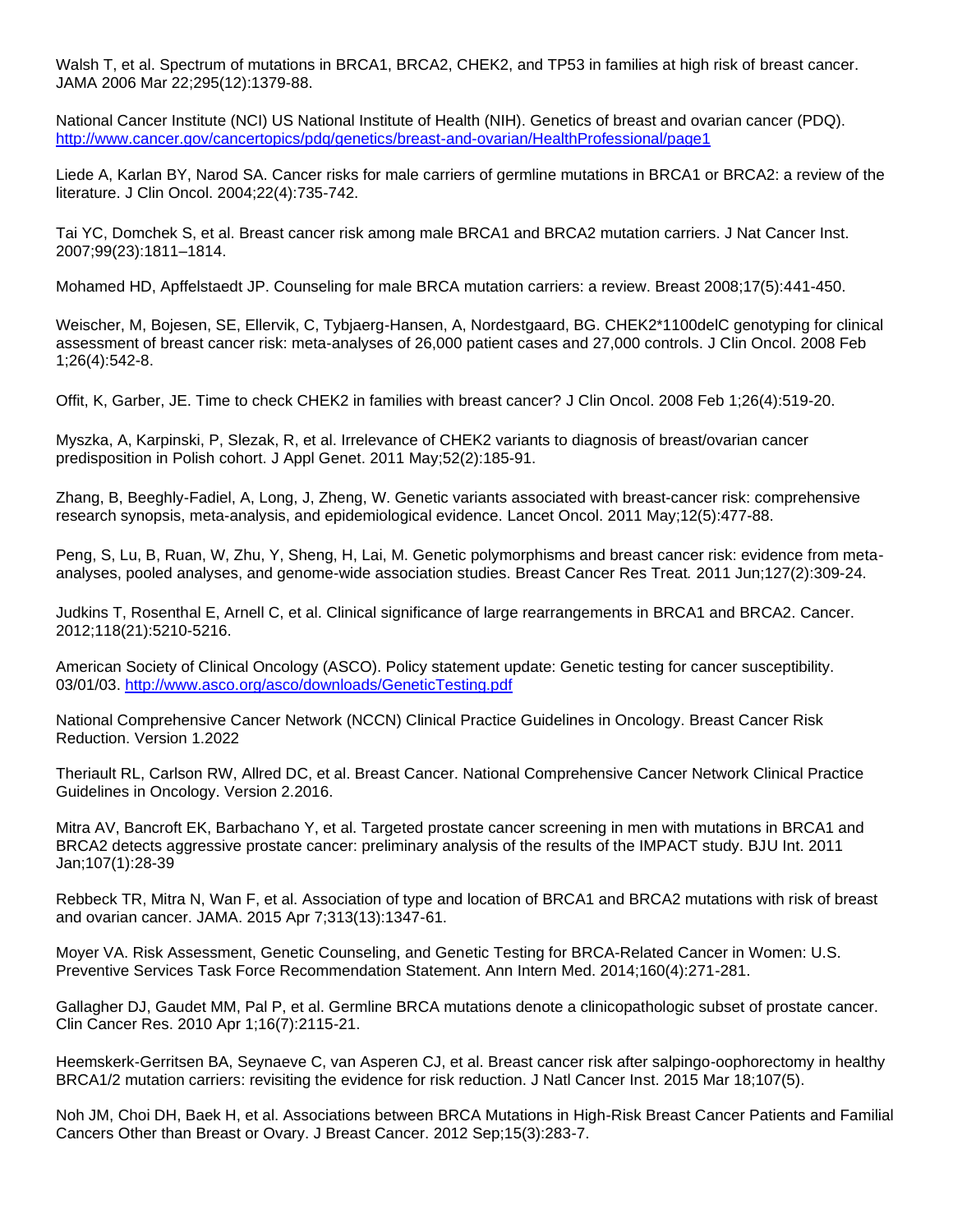Daly MB, Pilarski R, Berry M, et al. NCCN guidelines insights: genetic/familial high-risk assessment: breast and ovarian, version 2.2017. J Natl Comp Cancer 2017; 15:9–20.

Hayes. GTE Overview. Breast Cancer Susceptibility 1 and 2 (BRCA1/2) Gene Testing for Hereditary Breast and Ovarian Cancer (HBOC) for Familial Breast and Ovarian Cancer. July 20, 2015.

Daly MB, Axilbund JE, Buys SS, et al. Genetic/Familial High Risk Assessment: Breast and Ovarian. National Comprehensive Cancer Network clinical practice guidelines in oncology. Version 2.2016.

Peshkin, BN., Isaacs, C. Overview of hereditary breast and ovarian cancer syndromes. UpToDate, 2016.

Peshkin, BN., Isaacs, C. Genetic counseling and testing for hereditary breast and ovarian cancer. UpToDate, 2016.

Hayes GTE Report. The Clinical Utility of Genetic Testing for Hereditary Breast and Ovarian Cancer in Patients with no Personal History of Cancer and a Suggestive Family History. December 2016.

Levy-Lahad E, Catane R, et al. Founder BRCA1 and BRCA2 mutations in Ashkenazi Jews in Israel: frequency and differential penetrance in ovarian cancer and in breast-ovarian cancer families. Am J Hum Genet. 1997 May; 60(5): 1059– 1067.

Abeliovich D, Kaduri L, et al. The founder mutations 185delAG and 5382insC in BRCA1 and 6174delT in BRCA2 appear in 60% of ovarian cancer and 30% of early-onset breast cancer patients among Ashkenazi women. Am J Hum Genet. 1997 Mar;60(3):505-14.

Satagopan JM, Offit K, et al. The lifetime risks of breast cancer in Ashkenazi Jewish carriers of BRCA1 and BRCA2 mutations. Cancer Epidemiol Biomarkers Prev. 2001 May;10(5):467-73.

Spannuth WA, Thaker PH, Sood AK. Concomitant BRCA1 and BRCA2 gene mutations in an Ashkenazi Jewish Woman with primary breast and ovarian cancer. AJOG 2007;196(4):e6-e9.

Walsh T, Mandell JB, et al. Genetic Predisposition to Breast Cancer Due to Mutations Other Than BRCA1 and BRCA2 Founder Alleles Among Ashkenazi Jewish Women. JAMA Oncol. 2017;3(12):1647-1653.

Pilié PG, Johnson AM, Hanson KL, et al. Germline genetic variants in men with prostate cancer and one or more additional cancers. Cancer. 2017 Oct 15;123(20):3925-3932

National Comprehensive Cancer Network (NCCN). Clinical Practice Guidelines in Oncology. Breast Cancer. Version 2.2022

National Comprehensive Cancer Network (NCCN). Clinical Practice Guidelines in Oncology. Genetic/familial high-risk assessment: breast, ovarian, and pancreatic. Version v1.2022

National Comprehensive Cancer Network (NCCN). Clinical Practice Guidelines in Oncology. Genetic/familial high-risk assessment: Colorectal. v1.2021

Rahman N, Seal S, Thompson D, et al. PALB2, which encodes a BRCA2interacting protein, is a breast cancer susceptibility gene. Nat Genet. 2007;39(2):165-167

Antoniou AC, Casedi S et al. Breast-Cancer Risk in Families with Mutations in PALB2. NEJM 2014; 371(6): 497–506.

Kluska A, Balabas A, Piatkowska M, et al. PALB2 mutations in BRCA 1/2 mutation negative breast and ovarian cancer patients from Poland. BMC Medical Genomics. 2017; 10:14

Piffer A, Luporsi E, Mathelin C. PALB2, a major susceptibility gene for breast cancer. Gynecol Obstet Fertil Senol. 2018 Nov;46(10-11):701-705.

Boonen RACM, Rodrigue A, et al. Functional analysis of genetic variants in the high-risk breast cancer susceptibility gene PALB2. Nat Commun. 2019; 10: 5296.

Pilarski R. The role of BRCA testing in hereditary pancreatic and prostate cancer families. Am Soc Clin Oncol Educ Book 2019 Jan;39:79-86.